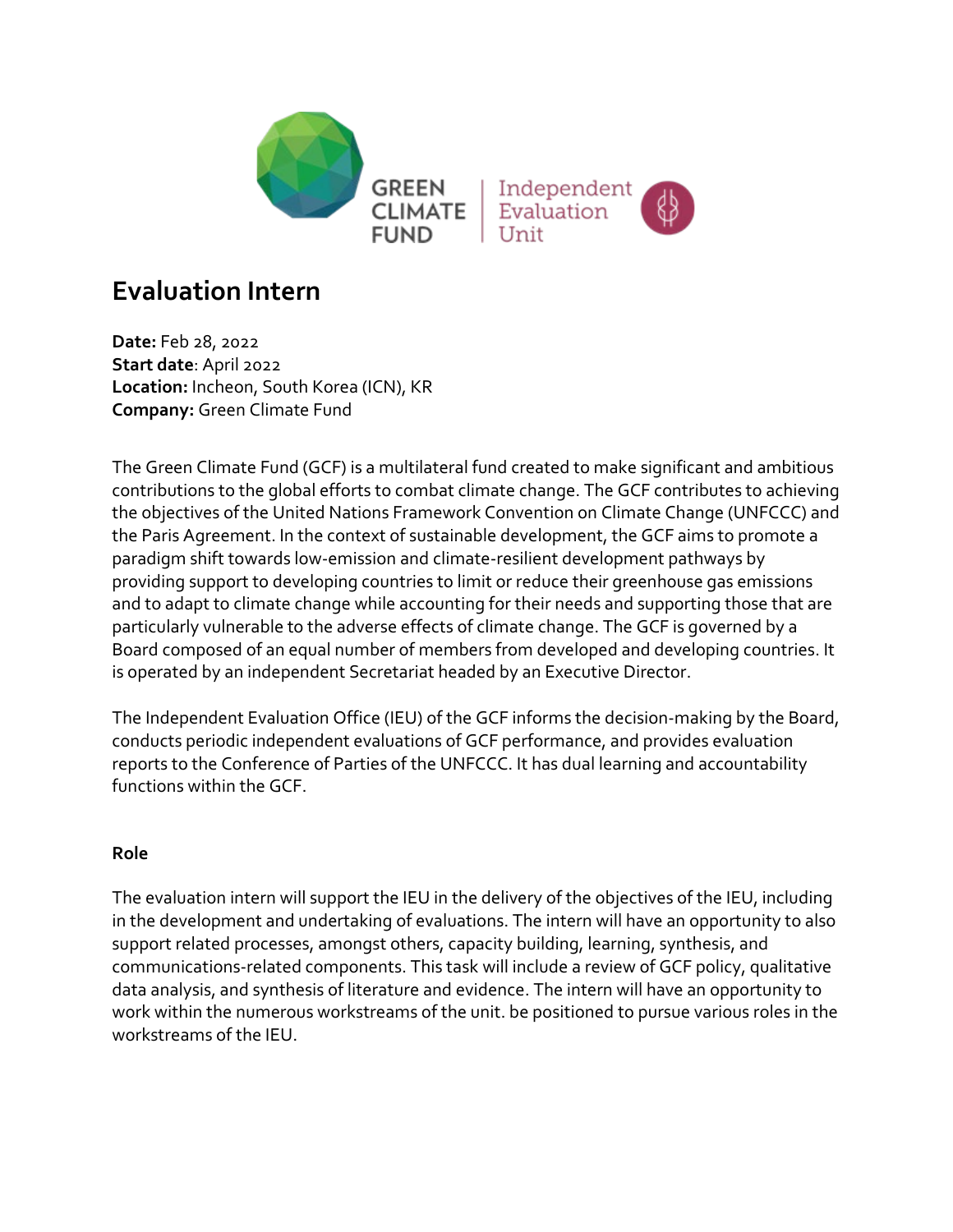As per the 2022 work plan of the Unit, the IEU team is currently structured into three workstreams, the Data and Science, the Learning, Synthesis and Communications, and the Capacity Building, Advisory and Policy workstream. Evaluations and Reviews involve team members of all three workstreams.

#### **Duties and responsibilities**

Under the overall guidance of the Head of the IEU a.i. and the designated primary supervisors within the IEU, the evaluation intern will:

- Support the analysis and administration related to independent evaluations undertaken by the IEU. This will include in particular support to the synthesis of qualitative reports and evaluative evidence.
- Provide support to data analysis, in particular to qualitative data collection and coding. This will be done primarily with the IEU DataLab.
- Assist the IEU in finding relevant literature, keep up to date on emerging trends, standards, and procedure papers and their compilation and socialization, as well as on climate change-related papers and news as well as summarize these as required
- Assist and support the IEU's external relations function to effectively communicate IEU's objectives to both internal and external stakeholders
- Provide support to the learning, synthesis, and communications-related tasks of the IEU, as per the Unit's 2022 work plan.
- Support any additional analytical, operational, and administrative tasks as assigned by the Head of the IEU a.i., or designated primary supervisor.
- Perform other related duties as required.

## **Qualifications**

## *Essential*

- Currently enrolled in a Ph.D./masters programme, or recently graduated;
- Knowledge of conducting research methods, in particular, qualitative data analysis and synthesis;
- Demonstrable experience of studying and/or applying dimensions of environmental policy and/or evaluation;
- Knowledge of international organizations, development agencies, government, private sector, or non-profit sector;
- Experience in working with colleagues from different functions and cultures. Proven ability to work well within a team environment;
- Mature judgment and commitment to confidentiality;
- Excellent writing skills and capacity to record accurate minutes;
- Good analytical skills and be able to analyze documents and projects quickly and accurately;
- Proficiency in standard Microsoft Office software programs;